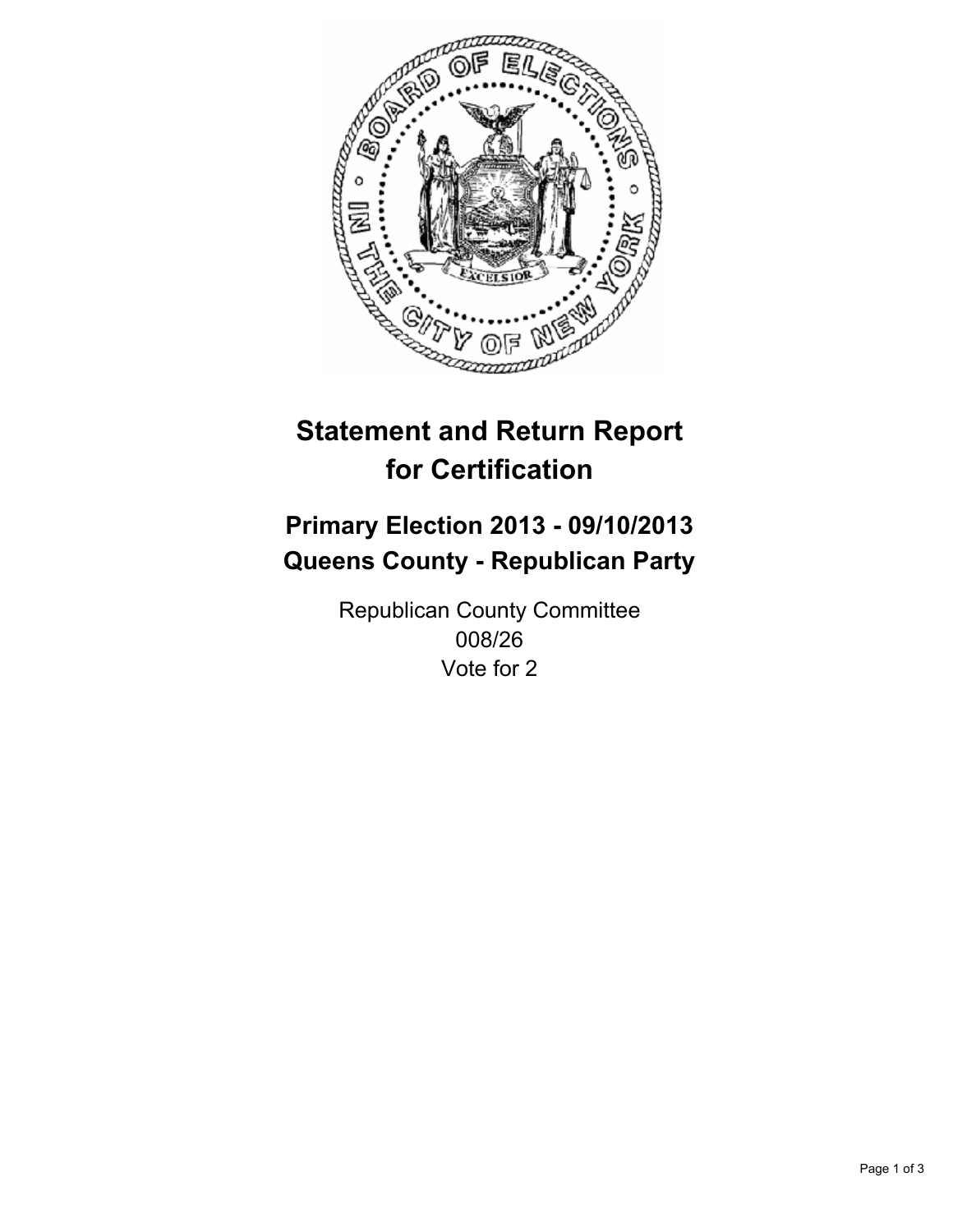

## **Assembly District 26**

| <b>EMERGENCY</b>       | 0        |
|------------------------|----------|
| ABSENTEE/MILITARY      |          |
| <b>FEDERAL</b>         | 0        |
| SPECIAL PRESIDENTIAL   | 0        |
| AFFIDAVIT              | $\Omega$ |
| SEBASTIAN J. SPERANZA  | 19       |
| ROBERT J. SPERANZA     | 10       |
| <b>STAN SIMON</b>      | 12       |
| <b>TRUDY MESSINGER</b> | 2        |
| <b>Total Votes</b>     | 43       |